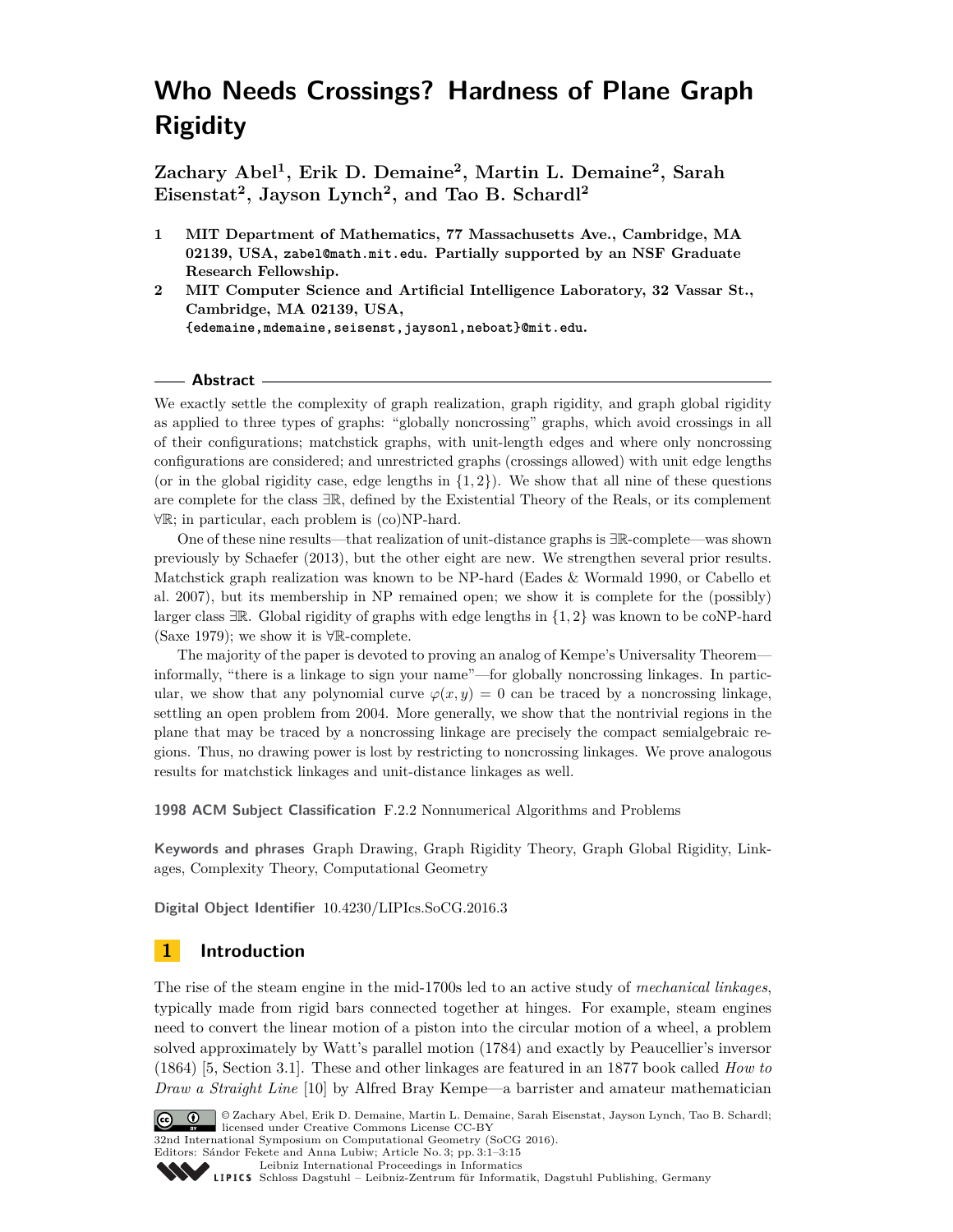<span id="page-1-0"></span>

| Graph type                    | Realization                    | Rigidity                       | Global rigidity                | Universality     |
|-------------------------------|--------------------------------|--------------------------------|--------------------------------|------------------|
| General                       | $\exists \mathbb{R}$ -complete | $\forall \mathbb{R}$ -complete | $\forall \mathbb{R}$ -complete | Compact semi-    |
|                               | 17                             | [17]                           | $(CoNP-hard [16])$             | algebraic $[12]$ |
| Globally noncrossing          | $\exists \mathbb{R}$ -complete | $\forall \mathbb{R}$ -complete | $\forall \mathbb{R}$ -complete | Compact          |
| $(no \text{ configs. cross})$ |                                |                                |                                | semialgebraic    |
| Matchstick graph              | $\exists \mathbb{R}$ -complete | $\forall \mathbb{R}$ -complete | $\forall \mathbb{R}$ -complete | <b>Bounded</b>   |
| $(unit + noncrossing)$        | $(NP$ -hard $[6])$             |                                |                                | semialgebraic    |
| Unit edge lengths             | $\exists \mathbb{R}$ -complete | $\forall \mathbb{R}$ -complete | Open (do they                  | Compact          |
| $(allowing\ crossings)$       | 17                             |                                | even exist?)                   | semialgebraic    |
| Edge lengths in $\{1,2\}$     | $\exists \mathbb{R}$ -complete | $\forall \mathbb{R}$ -complete | $\forall \mathbb{R}$ -complete | Compact          |
| (allowing crossings)          | $[17]$                         |                                | $(CoNP-hard [16])$             | semialgebraic    |

**Table 1** Summary of our results (bold) compared with old results (cited). The rows give the special types of graphs considered. The middle three columns give complexity results for the three natural decision problems about graph embedding; all completeness results are strong. The rightmost column gives the exact characterization of drawable sets.

in London, perhaps most famous for his false "proof" of the Four-Color Theorem [\[11\]](#page-14-7) that nonetheless introduced key ideas used in the correct proofs of today [\[2,](#page-14-8) [15\]](#page-14-9).

#### **Kempe's Universality Theorem.**

Kempe wondered far beyond drawing a straight line by turning a circular crank. In 1876, he claimed a universality result, now known as Kempe's Universality Theorem: every polynomial curve  $\varphi(x, y) = 0$  can be traced by a vertex of a 2D linkage [\[9\]](#page-14-10). Unfortunately, his "proof" was again flawed: the linkage he constructs indeed traces the intended curve, but also traces finitely many unintended additional curves. Fortunately, his idea was spot on.

Many researchers have since solidified and/or strengthened Kempe's Universality Theorem [\[8,](#page-14-11) [7,](#page-14-12) [12,](#page-14-5) [1,](#page-13-0) [17\]](#page-14-3). In particular, small modifications to Kempe's gadgets lead to a working proof [\[1,](#page-13-0) [5,](#page-14-0) Section 3.2]. Furthermore, the regions of the plane drawable by a 2D linkage (other than the entire plane  $\mathbb{R}^2$ ) are exactly compact semialgebraic regions<sup>\*</sup> [\[12,](#page-14-5) [1\]](#page-13-0). By carefully constructing these linkages to have rational coordinates, Abbott et al. [\[1\]](#page-13-0) showed how to reduce the problem of testing isolatedness of a point in an algebraic set to testing rigidity of a linkage. Isolatedness was proved coNP-hard [\[13\]](#page-14-13) and then  $\forall \mathbb{R}$ -complete<sup>[†](#page-0-0)</sup> [\[17\]](#page-14-3); thus linkage rigidity is ∀R-complete.

#### **Our results: no crossings.**

See Table [1](#page-1-0) for a summary of our results in comparison to past results. Notably, all known linkage constructions for Kempe's Universality Theorem (and its various strengthenings) critically need to allow the bars to cross each other. In practice, certain crossings can be made physically possible, by placing bars in multiple parallel planes and constructing vertices as vertical pins. Without extreme care, however, bars can still be blocked by other

<sup>∗</sup>A compact planar region is *semialgebraic* if it can be obtained by intersecting and/or unioning finitely many basic sets defined by polynomial inequalities  $p(x, y) \geq 0$ .

<sup>&</sup>lt;sup>†</sup>The class  $\forall \mathbb{R} = \text{co-}\mathbb{R}$  consists of decision problems whose complement (inverting yes/no instances) belong to ∃R. The class ∃R refers to the problems (Karp) reducible to the *existential theory of the reals*  $(\exists x_1 : \cdots \exists x_n : \pi(x_1, \ldots, x_n)$  for a Boolean function  $\pi : \mathbb{R} \to \{0, 1\}$ , which is somewhere between NP and PSPACE (by [\[4\]](#page-14-14)). The classic example of an ∃R-complete problem is pseudoline stretchability [\[14\]](#page-14-15).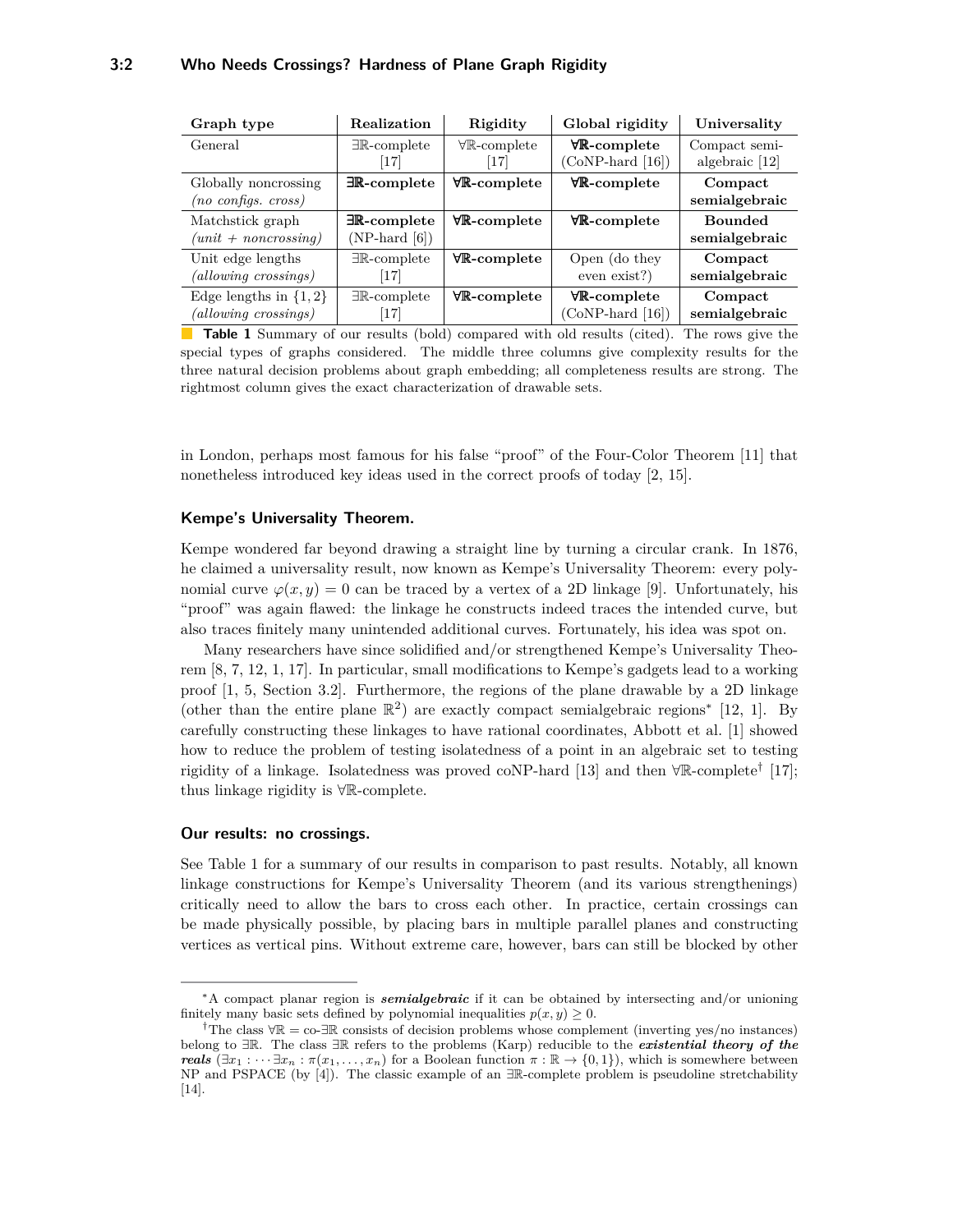#### **Abel, Demaine, Demaine, Eisenstat, Lynch, and Schardl 3:3**

pins, and it seems difficult to guarantee crossing avoidance for complex linkages. Beyond these practical issues, it is natural to wonder whether allowing bars to cross is necessary to achieve linkage universality. Don Shimamoto first posed this problem in April 2004, and it was highlighted as a key open problem in the first chapter of *Geometric Folding Algorithms* [\[5\]](#page-14-0).

We solve this open problem by strengthening most of the results mentioned above to work for *globally noncrossing graphs*, that is, graphs plus edge-length constraints that alone force all configurations to be (strictly) noncrossing.[∗](#page-0-0) In particular, we prove the following universality and complexity results:

- **1.** The planar regions drawable by globally noncrossing linkages are exactly the compact semialgebraic regions (and  $\mathbb{R}^2$ ), settling Shimamoto's 2004 open problem.
- **2.** Testing whether a globally noncrossing graph has any valid configurations is ∃R-complete.
- **3.** Testing rigidity is strongly ∀R-complete even for globally noncrossing linkages drawn with polynomially bounded integer vertex coordinates and constant-sized integer edge lengths.
- **4.** Testing global rigidity (uniqueness of a given embedding) is strongly ∀R-complete even for globally noncrossing linkages drawn with polynomially bounded integer vertex coordinates and constant-sized integer edge lengths.

Our techniques are quite general and give us results for two other restricted forms of graphs as well. First, *matchstick graphs* are graphs with *unit* edge-length constraints, and where only (strictly) noncrossing configurations are considered valid. We prove the following universality and complexity results:

- **5.** The planar regions drawable by matchstick graphs are exactly the bounded semialgebraic regions (and  $\mathbb{R}^2$ ). Notably, unlike all other models considered, matchstick graphs enable the representation of open boundaries in addition to closed (compact) boundaries.
- **6.** Recognizing matchstick graphs is (strongly) ∃R-complete. This result strengthens a 25 year-old NP-hardness result [\[6,](#page-14-6) [3\]](#page-14-16), and settles an open question of [\[17\]](#page-14-3).
- **7.** Testing rigidity or global rigidity of a matchstick graph is strongly ∀R-complete.

Second, we consider restrictions on edge lengths to be either all equal (unit) or all in  $\{1, 2\}$ , but at the price of allowing crossing configurations. Recognizing unit-distance graphs is already known to be ∃R-complete [\[17\]](#page-14-3). We prove the following additional universality and complexity results:

- **8.** The planar regions drawable by unit-edge-length linkages are exactly the compact semialgebraic regions (and  $\mathbb{R}^2$ ), proving a conjecture of Schaefer [\[17\]](#page-14-3).
- **9.** Testing rigidity of unit-edge-length linkages is strongly ∀R-complete, proving a conjecture of Schaefer [\[17\]](#page-14-3).
- **10.** Testing global rigidity of linkages with edge lengths in {1*,* 2} is strongly ∀R-complete. This result strengthens a 35-year-old strong-coNP-hardness result for the same scenario [\[16\]](#page-14-4). While it would be nice to strengthen this result to unit edge lengths, we have been unable to find even a single globally rigid equilateral linkage larger than a triangle.

We introduce several techniques to make noncrossing linkages manageable in this setting. In Section [4.1](#page-9-0) we define *extended linkages* to allow additional joint types, in particular, requiring angles between pairs of bars to stay within specified intervals. Section [4.2](#page-10-0) then

<sup>∗</sup>Thus, the noncrossing constraint can be thought of as being "required" or not of a configuration; in either case, the configurations (even those reachable by discontinuous motions) will be noncrossing.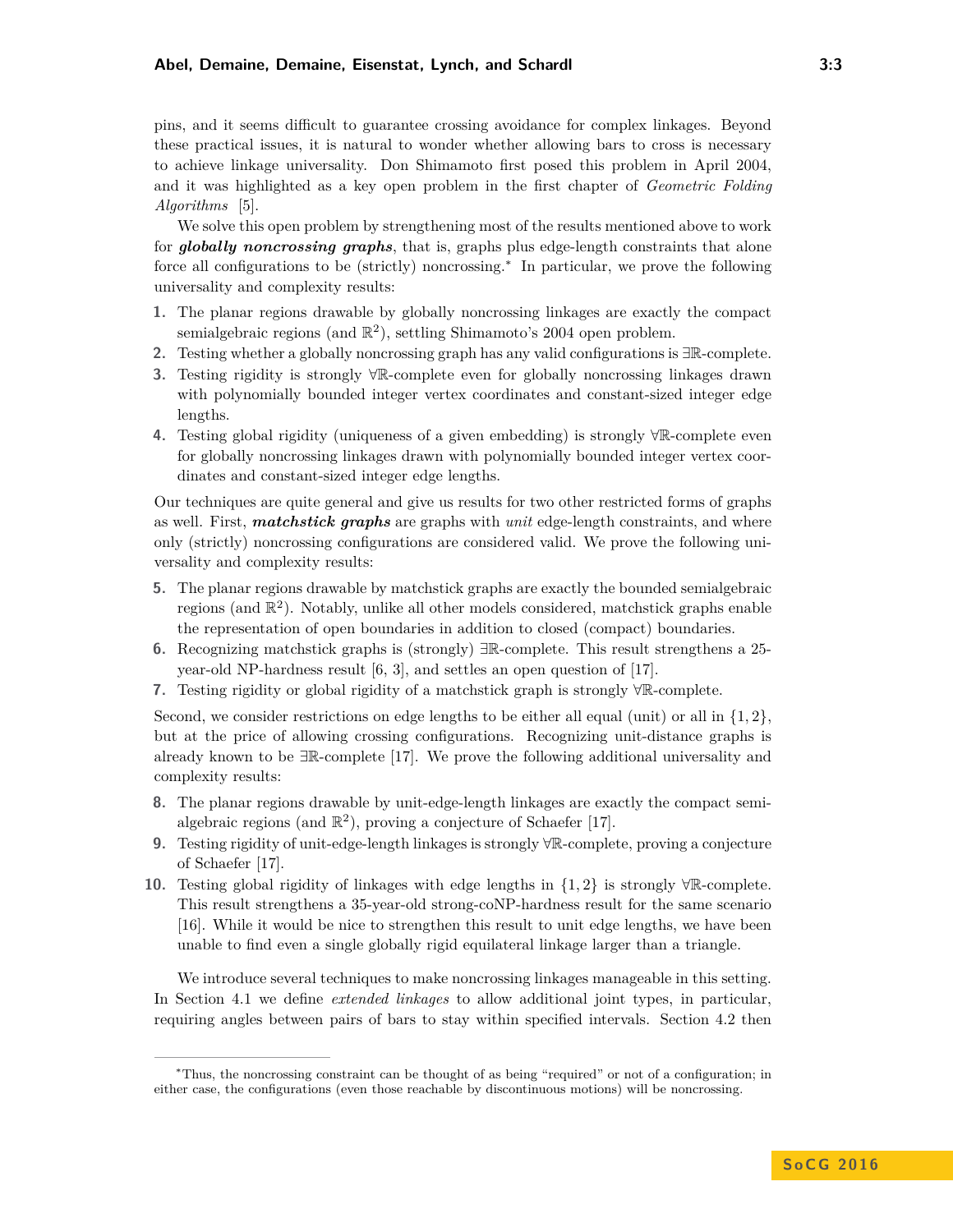#### **3:4 Who Needs Crossings? Hardness of Plane Graph Rigidity**

shows how to draw a polynomial curve and obtain Kempe's Universality Theorem with these powerful linkages while avoiding crossings, by following the spirit of Kempe's original construction but with specially designed modular gadgets to guarantee no crossings between (or within) the gadgets. We simulate extended linkage with linkages that have chosen subgraphs marked as rigid. In turn, in Section [3,](#page-6-0) we simulate these "partially rigidified" linkages with the three desired linkage types: globally noncrossing, unit-distance or {1*,* 2} distance, and matchstick.

# **2 Description of the Main Construction**

The heart of this paper is a single, somewhat intricate linkage construction. In this section, we describe and discuss the properties of this construction in detail, after building up the necessary terminology.

## <span id="page-3-0"></span>**2.1 Linkages and Graphs**

Unless otherwise specified, all graphs  $G = (V(G), E(G), \ell_G)$  in this text are connected, edge-weighted with positive edge lengths  $\ell_G(e) > 0$ , and contain no self-loops.

We use standard definitions for *abstract and configured linkages/graphs* the *configuration space* of a linkage/graph, and rigidity and global rigidity of a linkage/graph. (For concrete notation, a linkage is specified by a weighted graph *G* together with a choice of *pin locations*  $P(w) \in \mathbb{R}^2$  for vertices *w* in a chosen subset  $W \subset V(G)$  of *pinned vertices*.)

A configuration is called *noncrossing* if it has no edge intersections in the plane (other than common endpoints of adjacent edges); a linkage all of whose configurations are noncrossing is called *globally noncrossing*. For such a linkage, the *global minimum feature size* is defined as the infimum of the minimum feature size of the configurations.

A *combinatorial embedding*  $\sigma$  for a graph *G* consists of a cyclic ordering  $\sigma_v$  of *v*'s incident edges for each vertex  $v \in V(G)$ , and a configuration *C* **agrees with**  $\sigma$  if  $v$ 's edges are arranged counterclockwise around point  $C(v)$  in order  $\sigma_v$ . Whenever edge  $(v, u)$  is followed by  $(v, w)$  in  $\sigma_v$ , the two-edge path  $\Lambda = (u, v, w)$  is an *angle chain* of  $\sigma$  at v. (See the full paper for complete definitions.)

## **2.2 Constrained Linkages**

We will make use of a number of special-purpose "constraints" or "annotations" that may be attached to linkages to artificially modify their behavior, such as "rigid constraints" that "rigidify" a subgraph into a chosen configuration while allowing the rest of the linkage to move freely. These annotations do not affect the linkage itself; instead, they merely indicate which configurations of the linkage they consider acceptable. The language of constraints allows us to separate a desired *effect* from the *implementation* or *construction* that enforces that effect.

**Definition 2.1.** A *constraint* Con on an abstract linkage  $\mathcal{L}$  is specified by a subset of the configuration space, Con  $\subseteq$  Conf $(\mathcal{L})$ , and we say the configurations  $C \in \mathbb{C}$  con **satisfy** constraint Con. A *constrained linkage*  $\mathcal{L}$  is an abstract linkage  $\mathcal{L}_0$  together with a finite set K of constraints on  $\mathcal{L}_0$ , and the **constrained configuration space** is defined as  $Conf(\mathcal{L}) := Conf(\mathcal{L}_0) \cap \bigcap_{\text{Con} \in K} \text{Con}.$  In other words, constrained linkage  $\mathcal{L}$  simply ignores any configurations of  $\mathcal{L}_0$  that don't satisfy all of its constraints.

All terms discussed in Section [2.1—](#page-3-0)realizability, rigidity, global rigidity, etc.—apply to equally well to constrained linkages via their *constrained* configuration space.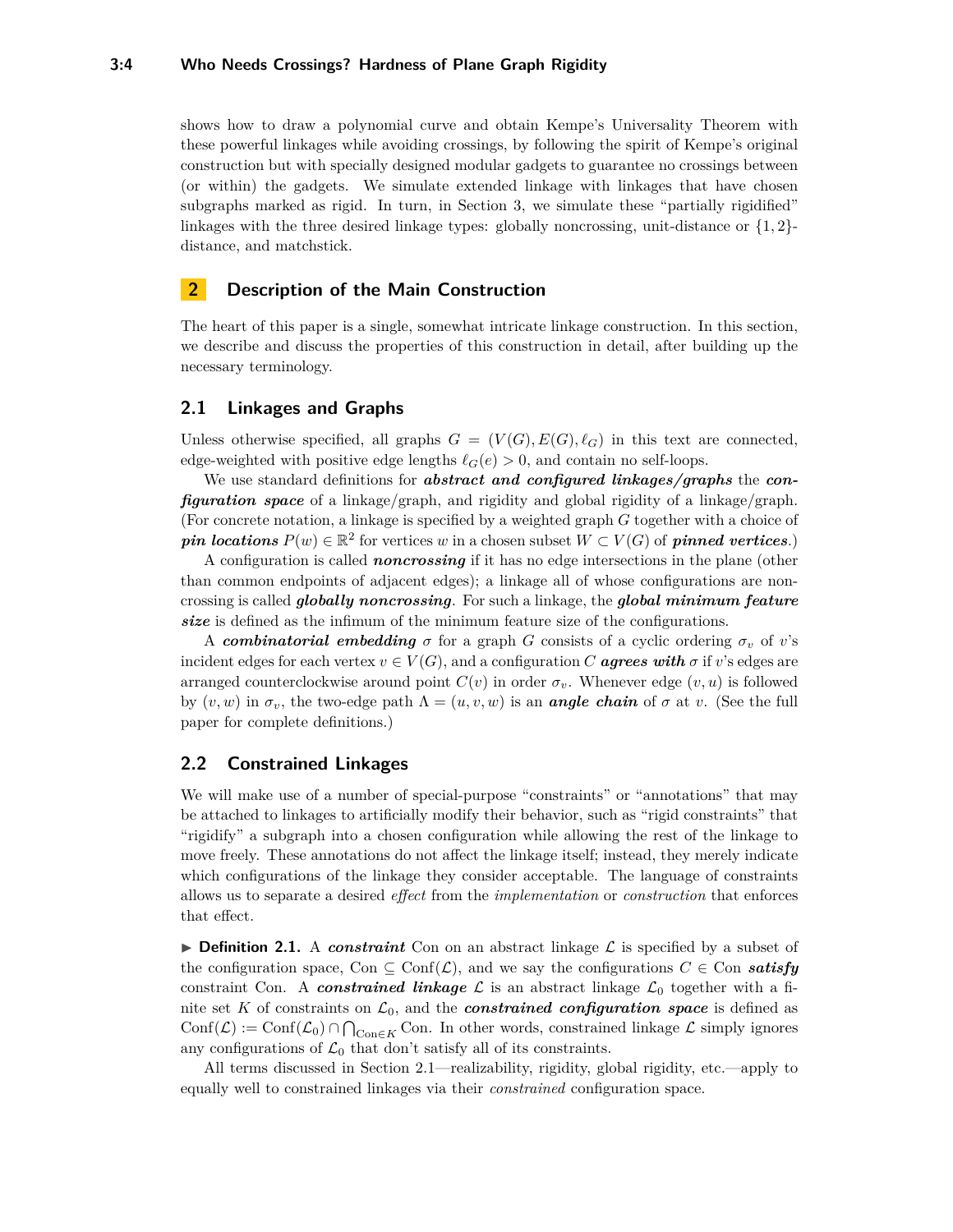**Definition 2.2.** A *rigid constraint* RigidCon<sub>C</sub> $(H, C_H)$  on a linkage  $\mathcal{L} = (G, W, P)$  is specified by a connected subgraph  $H \subseteq G^*$  together with a configuration  $C_H$  of  $H$ . A configuration  $C \in \text{Conf}(\mathcal{L})$  satisfies the rigid constraint when C induces a configuration  $C|_H$  on *H* that is congruent to the given  $C_H$ , i.e., differs only by a (possibly orientationreversing) Euclidean transformation. When a constrained linkage  $M$  contains constraint RigidCon<sub>M</sub>(*H*, *C<sub>H</sub>*), we say (*H*, *C<sub>H</sub>*) is a *rigidified subgraph* of *M*. A constrained linkage all of whose constraints are rigid constraints is called a *partially rigidified linkage*.

# **2.3 Drawing with Linkages and Graphs**

 $\triangleright$  **Definition 2.3** (Linkage Trace and Drawing). For a linkage  $\mathcal{L}$  and a tuple  $X = (v_1, \ldots, v_k)$ of distinct vertices of L, the **trace** of X is defined as the image  $\pi_X(\text{Conf}(\mathcal{L})) \subset (\mathbb{R}^2)^k$ , where  $\pi_X$  is the projection map sending  $C \in \text{Conf}(\mathcal{L})$  to  $\pi_X(C) := (C(v_1), \ldots, C(v_k))$ . A linkage  $(L, X)$  is said to *draw*<sup>[†](#page-0-0)</sup> its trace, and a set  $R \subseteq (\mathbb{R}^2)^k$  is *drawable (by a linkage)* if it can be expressed as the trace of some *k* vertices of a linkage.

We single out some drawings as particularly nice:

**Definition 2.4** (Rigid Drawing). Say  $(L, X)$  draws its trace *rigidly* if the map  $\pi_X$  has finite fibers, i.e., for any  $p \in \pi_X(\mathrm{Conf}(\mathcal{L}))$ , there are only finitely many configurations  $C \in \text{Conf}(\mathcal{L})$  with  $\pi_X(C) = p$ .

In particular, if *p* is isolated in  $\pi_X(\text{Conf}(\mathcal{L}))$ , then any configuration *C* with  $\pi_X(C) = p$ is rigid, because the discrete set  $\pi_X^{-1}(p)$  contains no nonconstant continuous paths.

**Definition 2.5** (Continuous Drawing). Say  $(L, X)$  draws its trace *continuously* if the map  $\pi_X$  has the *path lifting property*: for any configuration  $C \in \text{Conf}(\mathcal{L})$  and path  $\gamma : [0,1] \to \pi_X(\text{Conf}(\mathcal{L}))$  in the trace starting at  $\pi_X(C)$ , there is a path  $\gamma' : [0,1] \to \text{Conf}(\mathcal{L})$ starting at  $\gamma'(0) = C$  and lifting  $\gamma$ , i.e.,  $\gamma = \pi_X \circ \gamma'$ .

In particular, if a point  $p \in \pi_X(\mathrm{Conf}(\mathcal{L}))$  is *not* isolated, then any configuration C with  $\pi_X(C) = p$  is *not* rigid, because a nontrivial continuous path beginning at *p* can be lifted to a nontrivial path beginning at *C*. We are especially interested in cases where  $(\mathcal{L}, X)$  draws both continuously and rigidly; these concepts were introduced in [\[1\]](#page-13-0) for their usefulness in proving computational hardness of linkage rigidity, and we rely on them for similar purposes. We make use of an even stronger notion as well:

**Definition 2.6** (Perfect Drawing). If the map  $\pi_X$  is a *homeomorphism* between Conf( $\mathcal{L}$ ) and the trace, we say  $(L, X)$  draws *perfectly*.

**Definition 2.7** (Linkage Simulation). When  $(\mathcal{L}, X)$  draws precisely the full configuration space Conf( $M$ ) of another linkage M, we say that  $(L, X)$  *simulates* M. It may *continuously, rigidly, or perfectly simulate*  $\mathcal{M}$  if it draws Conf( $\mathcal{M}$ ) in this manner.

## **2.4 Specification of Main Theorem**

For a collection  $F = \{f_1, \ldots, f_s\}$  of polynomials in  $\mathbb{R}[x_1, y_1, \ldots, x_m, y_m] = \mathbb{R}[\overrightarrow{xy}]$ , the **alge***braic set* defined by *F* is the set of common zeros,

$$
Z(F) := \{ \overrightarrow{xy} \in \mathbb{R}^{2m} \mid f_1(\overrightarrow{xy}) = \cdots = f_s(\overrightarrow{xy}) = 0 \}.
$$

<sup>∗</sup>Our notion of "subgraph" requires the edge-lengths of *H* to agree with those in *G*.

<sup>†</sup>This "drawing" need not be continuous. For example, the linkage may have a disconnected trace.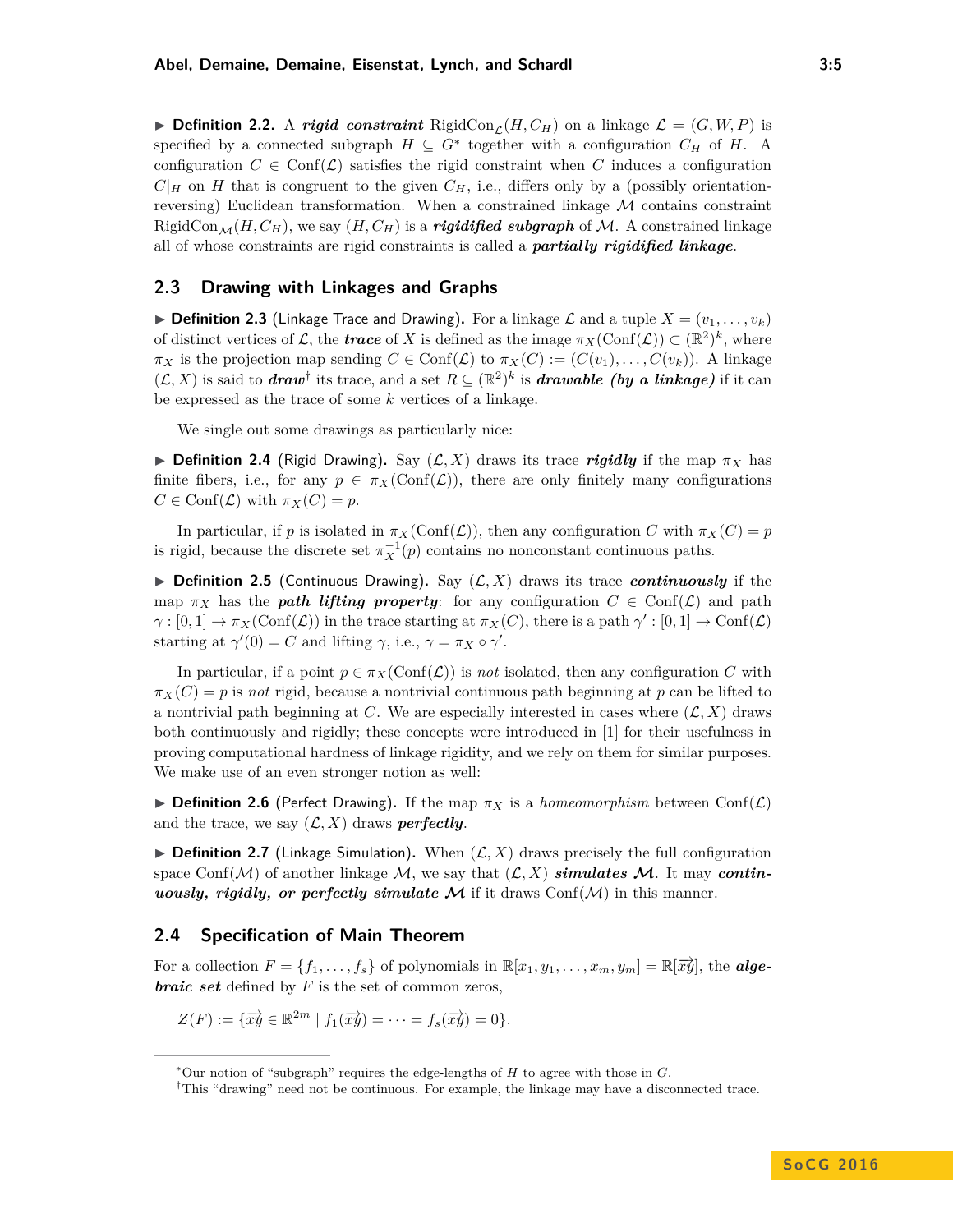#### **3:6 Who Needs Crossings? Hardness of Plane Graph Rigidity**

The primary technical construction in this paper builds a globally noncrossing, partially rigidified linkage  $\mathcal{L}(F)$  that draws precisely the algebraic set  $Z(f_1, \ldots, f_s) \subseteq \mathbb{R}^{2m}$ , or at least a bounded piece thereof, up to a translation of  $\mathbb{R}^{2m}$ . Why is the translation necessary? Without it, some algebraic sets would require the drawing vertices in *X* to collocate at some or all of the linkage's configuration space[∗](#page-0-0) , precluding the possibility of global noncrossing.

We are now prepared to precisely specify the properties of this construction, from which the results listed in Table [1](#page-1-0) follow as corollaries. We thoroughly detail these properties here, so that the corollaries may be derived solely from Theorem [2.8'](#page-0-0)s statement without referring to the specifics of its proof (with one small exception, discussed in Section [4.3\)](#page-12-0). This also allows for maximal reuse: the commonalities in our arguments for our three linkage contexts—unconstrained globally noncrossing linkages in Section [3.1,](#page-6-1) unit-distance linkage in Section [3.2,](#page-8-0) and matchstick linkages in Section [3.3—](#page-8-1)have been unified and generalized into Theorem [2.8,](#page-0-0) so only features unique to each context need be discussed in Sections [3.1](#page-6-1)[–3.3.](#page-8-1)

The Main Theorem is divided into three parts because it must be used in subtly different ways by the four types of results we seek. Hardness of realizability requires a polynomialtime construction of an abstract linkage that draws  $Z(f_1, \ldots, f_s)$  *without knowing whether the resulting configuration space is empty*, whereas proving hardness of rigidity and global rigidity requires the polynomial-time construction of a linkage *together with a known configuration*. We thus separate these into different Parts of Theorem [2.8](#page-0-0) with slightly different assumptions about the input polynomials  $f_i$  (Part II for realizability, Part III for rigidity and global rigidity). When proving universality, we must prove *existence* of a linkage to draw any compact semialgebraic set, but the coefficients of the polynomials defining this set may be non-rational or non-algebraic, as might the edge-lengths and coordinates of the resulting linkage, so we isolate this in Part I, away from algorithmic and efficiency concerns.

We measure the "size" of polynomials naïvely: a polynomial  $f \in \mathbb{R}[x_1, y_1, \ldots, x_m, y_m]$ with total degree *d* is specified by  $\#\text{Coeffs}(f) := \binom{2m+d}{d} = \text{poly}(m^d, d^d)$  real coefficients, using dense representation.[†](#page-0-0) If *f*'s coefficients are integers with maximum magnitude *M*, we record its size as  $Size(f) := M \cdot #Coeffs(f) = poly(m^d, d^d, M)$  unary digits (not binary!). For a set  $F = \{f_1, \ldots, f_s\}$  of *s* polynomials in  $\mathbb{R}[x_1, y_1, \ldots, x_m, y_m]$  with maximum total degree *d*, we set  $\#\mathrm{Coeffs}(F) := s \cdot M \cdot {2m+d \choose d} = \text{poly}(m^d, d^d, s)$ , and if these coefficients are integers with maximum magnitude *M*, then  $Size(F) := s \cdot M \cdot {2m+d \choose d} = poly(s, M, m^d, d^d)$ .

**Find Theorem 2.8.** Part I. Take as input a collection of polynomials  $F = \{f_1, \ldots, f_s\}$ , each *in*  $\mathbb{R}[x_1, y_1, \ldots, x_m, y_m]$ . Then we may construct a partially rigidified linkage  $\mathcal{L} = \mathcal{L}(F)$ *that draws, up to translation, a bounded portion of the algebraic set*  $Z(F)$ *: specifically, there is a translation*  $T$  *on*  $\mathbb{R}^{2m}$  *and a subset*  $X$  *of*  $m$  *vertices of*  $\mathcal{L}$  *such that* 

$$
T(Z(F) \cap [-1,1]^{2m}) \subseteq \pi_X(\text{Conf}(\mathcal{L})) \subseteq T(Z(F)).
$$

*Furthermore,*

- **1.** *Vertices X draw this trace rigidly and continuously.*
- **2.** The number of vertices and edges in  $\mathcal L$  is  $\text{poly}(\#\text{Coeffs}(F)).$
- <span id="page-5-0"></span>**3.** *Each edge of* L *has length* Ω(1)*, and* L *is globally noncrossing with global minimum feature size*  $\Omega(1)$ *.*

<sup>\*</sup>For example, two distinct vertices that draw the trace  $\{((0,0),(0,0))\} \subset (\mathbb{R}^2)^2$  must meet.

<sup>†</sup>The measure #Coeffs(*f*) does *not* count the nonzero coefficients of *f*; instead, it counts the total number of monomials that have total degree at most that of *f*.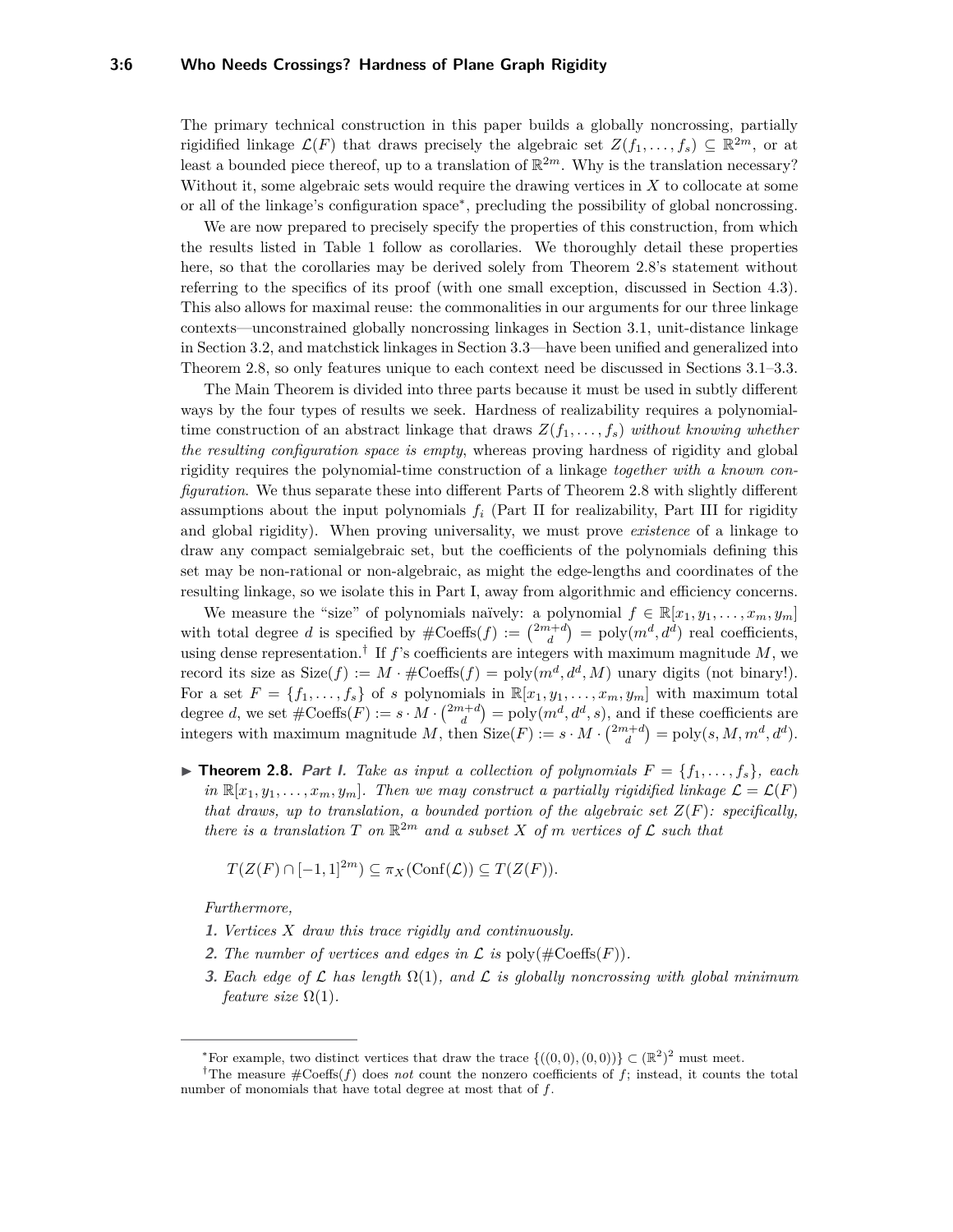#### **Abel, Demaine, Demaine, Eisenstat, Lynch, and Schardl 3:7**

- **4.** For each constraint RigidCon<sub>c</sub>( $H, C_H$ ) on  $\mathcal{L}$ ,  $H$  is a tree that connects to  $G \setminus H$ *precisely at leaves of H, and configuration C<sup>H</sup> has all edges parallel to the x- or y*-axes. Each edge of *G* is contained in at most one rigidified subgraph  $(H, C_H)$ .
- **5.** There is a combinatorial embedding  $\sigma$  of  $G$  such that every configuration  $C \in \text{Conf}(\mathcal{L})$ *agrees with*  $\sigma$ *. Furthermore, if*  $v$  *is not an internal vertex of any constrained tree H*, *then for each angle chain*  $\Lambda$  *at*  $v$ *, angle*  $\angle C(\Lambda)$  *lies strictly between* 60° *and* 240°.
- **6.** *Linkage*  $\mathcal L$  *has precisely*  $|P| = 3$  *pinned vertices, which belong to one of the rigidified trees*  $(H, C_H)$  *and are not collinear in*  $C_H$ *.*
- **Part II.** If polynomials  $f_i$  have integer coefficients, we may bound the complexity of  $\mathcal{L}$  as *follows:*
	- **7.** All edge-lengths in  $\mathcal L$  are rational, with numerators bounded by  $poly(Size(F))$  and *denominators bounded by O*(1)*.*
	- **8.** *Constrained linkage* L*, the set X of vertices, translation T, and combinatorial embedding*  $\sigma$  *may be constructed from*  $F$  *deterministically in time* poly(Size( $F$ )).
- **Part III.** Finally, if the polynomials  $f_i$  each satisfy  $f_i(\vec{\theta}) = 0$ , we may additionally compute *an initial configuration C*<sup>0</sup> *satisfying:*
	- **9.** All coordinates of  $C_0$  are rational numbers with magnitude bounded by  $poly(Size(F))$ *and with O*(1) *denominators.*
	- **10.**  $C_0$  is the only configuration of  $\mathcal L$  that projects to  $T(\vec{\theta}) \in \pi_X(\text{Conf}(\mathcal L))$ .
	- **11.**  $C_0$  *may also be computed deterministically in time poly(Size(F)).*

# <span id="page-6-2"></span><span id="page-6-0"></span>**3 Using the Main Theorem: Three Linkage Models**

We apply Theorem [2.8](#page-0-0) in three separate contexts: for globally noncrossing linkages (those designed to make crossing impossible), for unit-distance or  $\{1, 2\}$ -distance linkages (where crossing is allowed), and for matchstick linkages (which have unit-length edges, and crossing configurations are ignored). To this end, we show that the partially rigidified linkage  $\mathcal{L}(F)$ resulting from Theorem [2.8](#page-0-0) may be simulated by each type of linkage. Primarily, this simulation is achieved by "implementing" rigidified orthogonal trees in each context: for globally noncrossing and matchstick linkages, we show that each rigid constraint in  $\mathcal{L}(F)$ may be replaced by a sufficiently narrow rigid assembly. The unit-distance linkages are easier, as crossings may be ignored, so we can use standard techniques.

# <span id="page-6-1"></span>**3.1 Globally Noncrossing Linkages**

For each rigidified orthogonal tree in  $\mathcal{L}(F)$  (from Theorem [2.8\)](#page-0-0), we may draw a polygon *P* that slightly thickens the tree, and then construct a globally rigid graph *G* whose outer boundary is *P*. This graph *G* may be constructed with both integer coordinates and integer,  $O(1)$  edge-lengths (when scaled appropriately), as illustrated in Figure [1.](#page-7-0) Replacing each tree in this way, and making sure that each tree is thickened by less than half of  $\mathcal{L}(F)$ 's global minimum feature size (as guaranteed by property [3\)](#page-5-0), results in the desired globally noncrossing linkage simulating  $\mathcal{L}(F)$ .

We may now sketch proofs for hardness of realizability, hardness of rigidity and global rigidity, and universality for globally noncrossing linkages.

▶ Theorem (Hardness of Globally Noncrossing Realizability). *Deciding whether a given abstract weighted graph* G *is realizable, even when* G *is promised to be globally noncrossing and has integer edge-lengths of size O*(1)*, is strongly* ∃R*-complete.*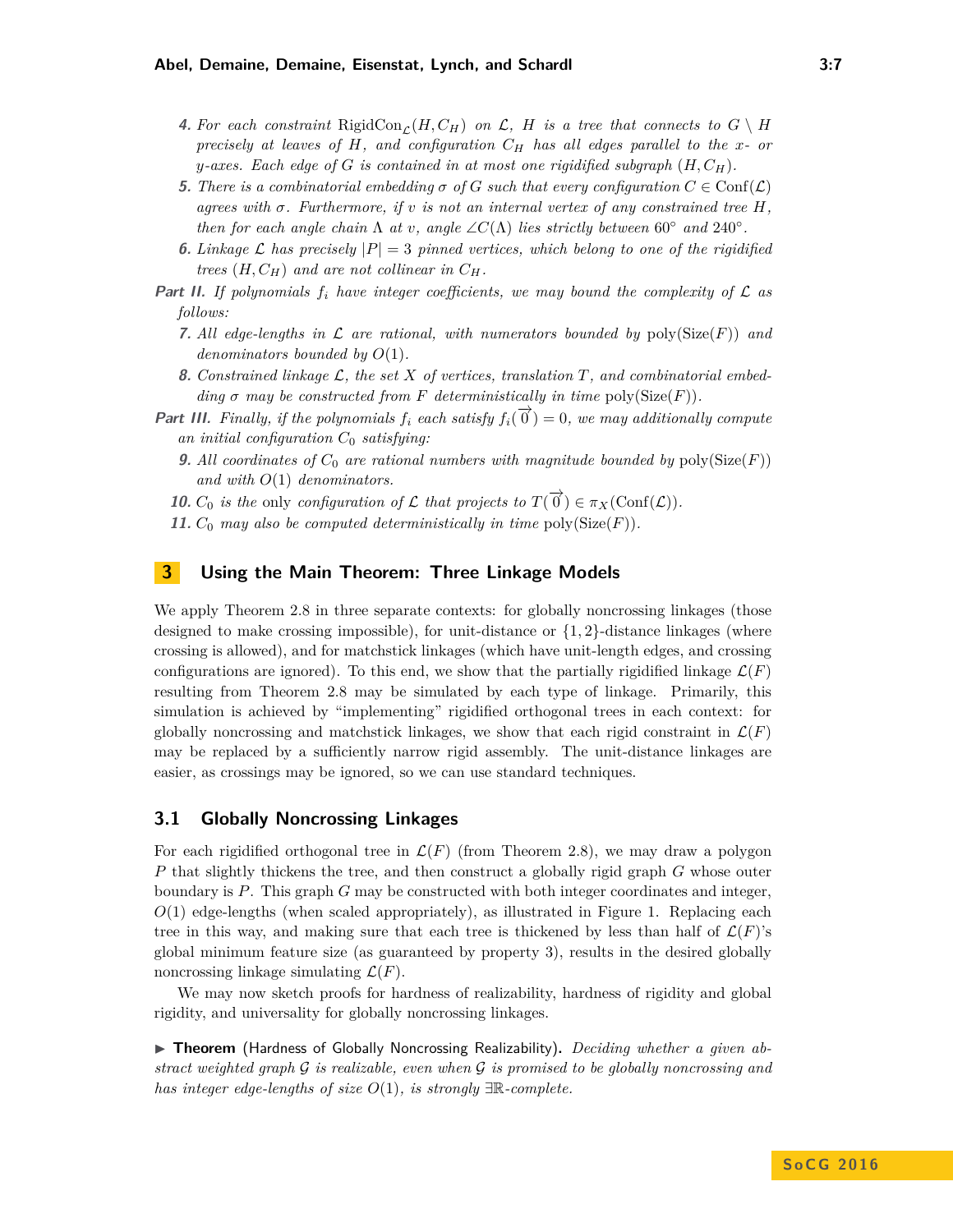<span id="page-7-0"></span>

**Figure 1** Each partially rigidified orthogonal tree may be simulated with a globally rigid graph *G* that slightly thickens the tree.

**Proof Sketch.** We reduce from the CommonZero problem, which asks whether a collection of polynomials  $F = \{f_1, \ldots, f_s\}$ , each in  $\mathbb{Z}[x_1, y_1, \ldots, x_m, y_m]$ , has a common zero. This problem is ∃R-complete, even when the polynomials have constant total degree and constant coefficients, and furthermore, all common zeroes are promised to lie in the box [−1*,* 1]<sup>2</sup>*<sup>m</sup>*. By simulating the Main Theorem (Part II) as described above, we may construct a globally noncrossing linkage M that draws a translation of  $Z(F)$ , which means M is realizable exactly when  $Z(F)$  is nonempty.

▶ **Theorem** (Hardness of Noncrossing Rigidity and Global Rigidity). *Deciding whether a given configured weighted graph* (G*, C*0) *is rigid, when* G *is promised to be globally noncrossing (so in particular,*  $C_0$  *is noncrossing) and*  $C_0$  *has integer coordinates and constant-sized integer edge-lengths, is strongly* ∀R*-complete. It remains* ∀R*-complete if "rigid" is replaced by "globally rigid".*

**Proof Sketch.** As in [\[1,](#page-13-0) [17\]](#page-14-3), we reduce from the complement of the  $H_2N$  problem, which asks whether a given set of *homogeneous* polynomials *F* in  $\mathbb{Z}[x_1, y_1, \ldots, x_m, y_m]$  has a nonzero common root. This problem is ∃R-hard even when the given polynomials have constant total degree and constant coefficients. By simulating the Main Theorem (Part III) as above, we may construct a configured globally noncrossing linkage  $\mathcal L$  that continuously and rigidly draws a neighborhood of  $0 \in Z(F)$  (up to translation). Then the initial configuration of  $\mathcal L$ is flexible if and only if 0 is not isolated in  $Z(F)$ , which by homogeneity happens precisely when  $Z(F)$  has any nonzero point. On the other hand, if  $Z(F)$  contains only 0, then by property [10](#page-6-2) of Theorem [2.8,](#page-0-0)  $\mathcal L$  is in fact globally rigid.

**Indemanager 1** Theorem (Universality of Globally Noncrossing Linkages). For any compact semialgebraic set  $R \subset \mathbb{R}^2$ , there is a globally noncrossing linkage  $\mathcal L$  that draws  $R$ *.* 

**Proof Sketch.** The set *R* may be written as a coordinate projection of some compact *algebraic* set  $R' = Z(F) \subset \mathbb{R}^{2m}$ , so it suffices to draw a translation of R'. By scaling, we may assume  $R' \subseteq [-1, 1]^{2m}$ . Simulating the Main Theorem (Part I) as above provides the desired globally noncrossing linkage that draws a translation of  $R'$ , and hence draws  $R$ .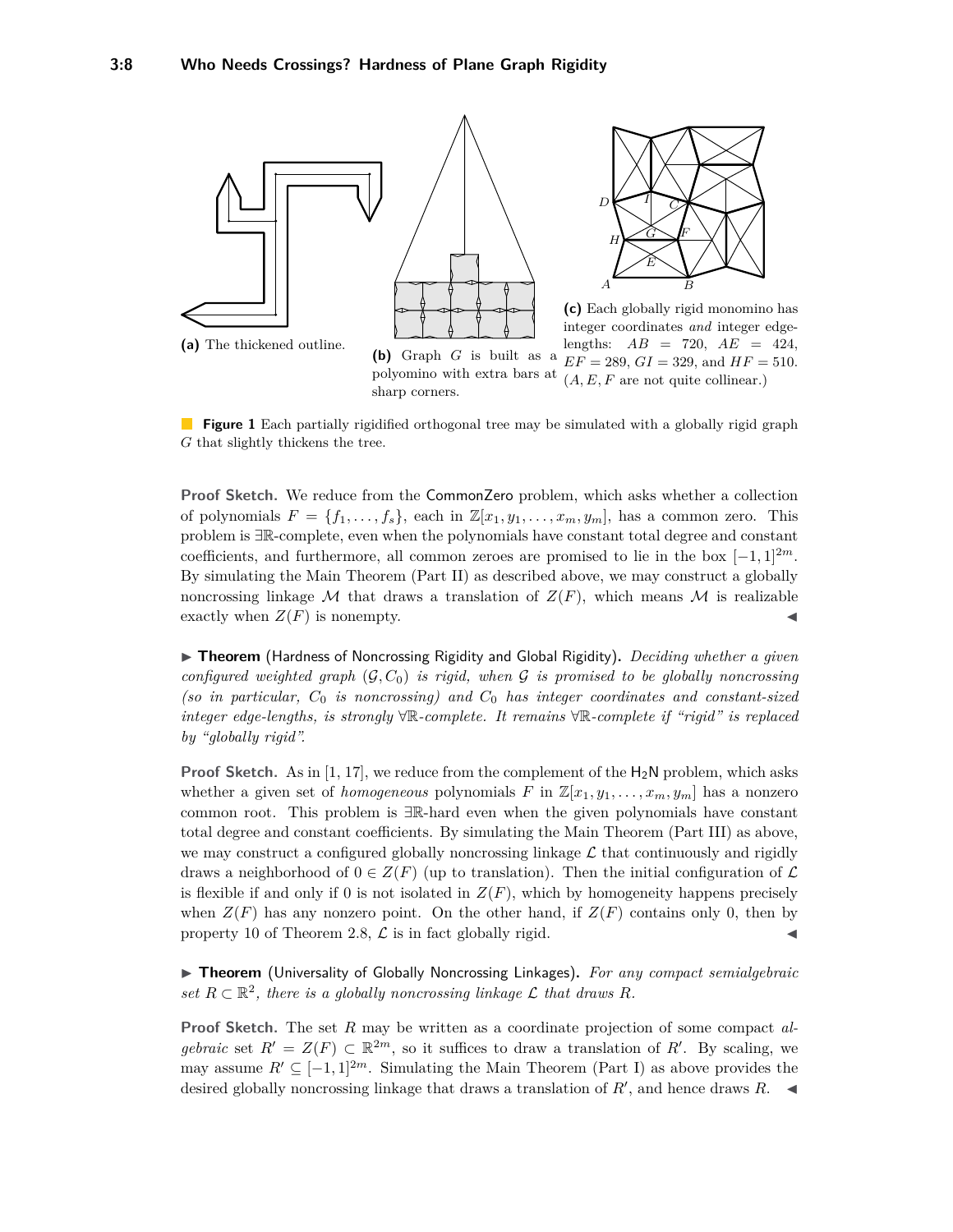# <span id="page-8-0"></span>**3.2 Unit- and {1***,* **2}-Distance Linkages**

In this context, we do not use the globally noncrossing properties of the Main Construction at all. A simpler, though still careful construction is likely possible, but it does not seem that the results in this section follow straightforwardly from prior constructions, such as [\[1,](#page-13-0) [12,](#page-14-5) [17\]](#page-14-3). Indeed, we rely crucially on polynomially bounded integer *edge lengths*, not just coordinates. So Theorem [2.8](#page-0-0) may be slightly overpowered for this purpose, but if all you have is a hammer. . .

To simulate Theorem [2.8,](#page-0-0) we begin by simulating each edge of integer length *n* by a *reinforced bar* graph, which is formed by adjoining *n*−1 degenerate {1*,* 1*,* 2}-sided triangles along their unit edges (as in  $[16]$ ). For each rigidified orthogonal tree *T*, we construct a rigid integer grid, by combining many reinforced bars, and inserting one more reinforced bar along the hypotenuse of a 3-4-5 right triangle to preserve orthogonality. This grid stands in for tree *T*, connecting at the grid nodes corresponding to *T*'s leaves. This is sufficient to prove hardness of global rigidity for  $\{1, 2\}$ -distance graphs, as in the previous section.

Finally, as described in [\[17\]](#page-14-3), length-2 edges may be simulated continuously and rigidly by unit-distance graphs (by combining two copies of Moser's Spindle), and so Theorem [2.8](#page-0-0) itself may be simulated continuously and rigidly by unit-distance linkages.

Proofs of hardness proceed analogously to the arguments in Section [3.1,](#page-6-1) but restricting to unit edge lengths offers a noteworthy challenge for universality. To illustrate, the circle  $C = \{(x, y) | x^2 + y^2 = r^2 \}$  (where  $r > 0$  is any uncomputable number, such as Chaitin's constant) can be drawn easily by a linkage (using an edge of length *r*), but simulating such an edge with a unit-distance graph is impossible. As a workaround, we instead rely on *pins* to introduce non-algebraic values. Indeed, we may slightly generalize curve *C* by introducing new variables (*a, b*) and considering the modified curve

$$
C' = \{ ((x, y), (a, b)) \in \mathbb{R}^4 \mid x^2 + y^2 = a^2 \}.
$$

As C' is now defined by polynomials with *integer* coefficients, the Main Theorem (Part II) applies and may be simulated by a unit distance linkage as above. Finally, with one pin, we may fix the values  $a = r$  and  $b = 0$ , which recovers the desired circle C. Suitably generalized, this argument can be made to work for arbitrary compact semialgebraic sets.

## <span id="page-8-1"></span>**3.3 Matchstick Linkages**

 $\triangleright$  **Definition 3.1** (Noncrossing Constraint). We define a *noncrossing constraint*,  $NXCon_{\mathcal{L}}$ , on a linkage  $\mathcal L$  by declaring that  $NXCon_{\mathcal L}$  is only satisfied by noncrossing configurations; in other words, the constrained configuration space  $Conf(\mathcal{L}, \{NXCon_{\mathcal{L}}\})$  is, by definition, NXConf( $\mathcal{L}$ ). We refer to a constrained linkage with a noncrossing constraint (and no other constraints) as an *NX-constrained linkage*.

NX-constrained linkages may seem similar to globally noncrossing linkages, but there is an important distinction. Very few linkages are globally noncrossing—this is a stringent, intrinsic *property* that the linkage must satisfy. By contrast, *any* linkage can be annotated with an NX-constraint, which does not change the fact that crossing configurations may exist, but instead simply tells the observer to ignore them. For example, if  $\mathcal G$  is the unitdistance graph with 5 edges forming two abutting equilateral triangles, then  $\mathcal G$  is neither globally noncrossing nor globally rigid, since the triangles may be "folded" on top of each other. The *constrained* linkage  $M = (\mathcal{G}, \{NXCon_{G}\})$ , on the other hand, *is* globally rigid: M has only one configuration, because the folded (crossing) configuration of  $\mathcal G$  is rejected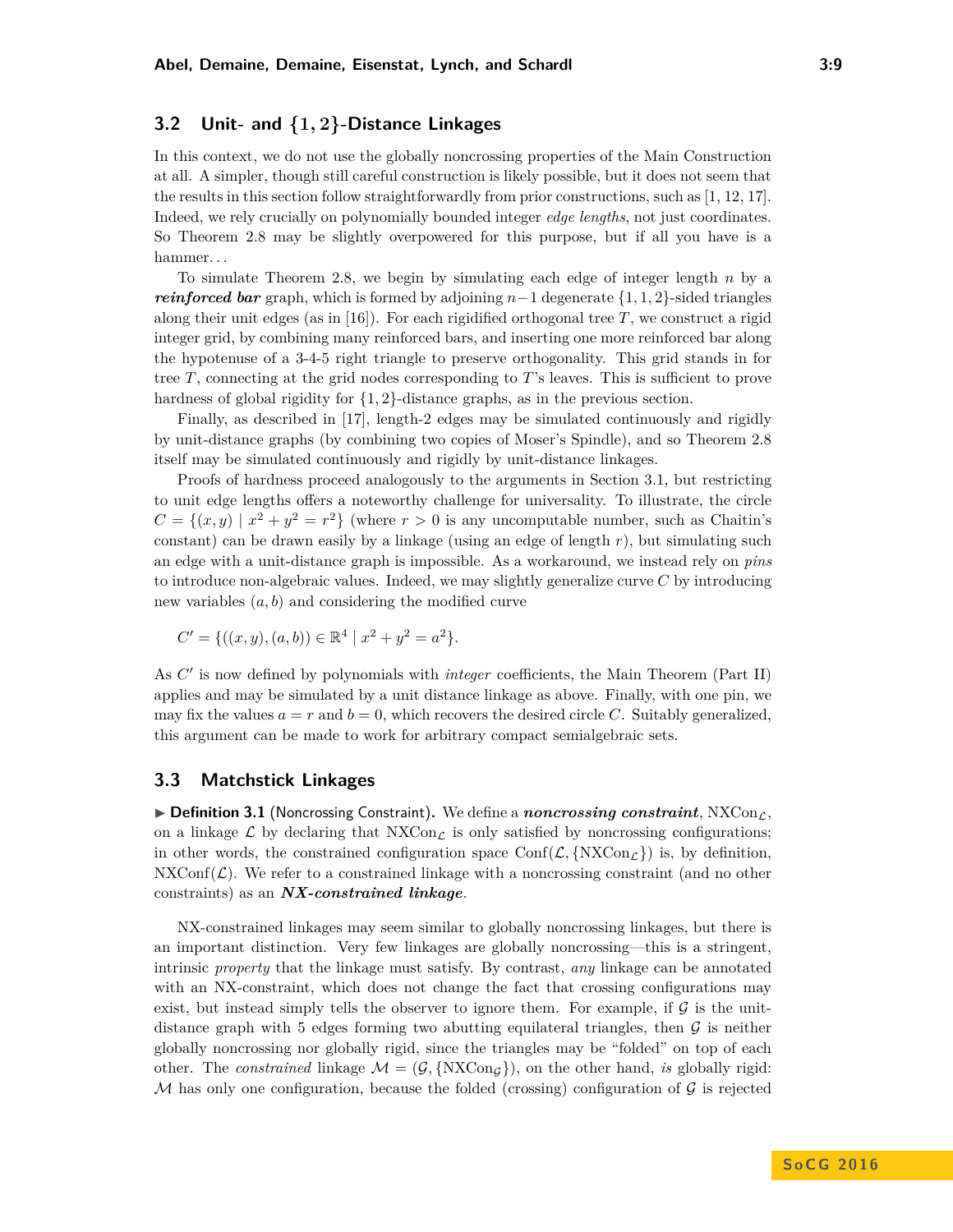## **3:10 Who Needs Crossings? Hardness of Plane Graph Rigidity**

by  $M$ 's constraint. We have not changed the structure of the linkage, only the lens through which it is viewed.

**IDefinition 3.2** (Matchstick Linkages). We define an *abstract matchstick linkage* as an NX-constrained abstract unit-distance linkage; a *configured matchstick linkage* additionally comes with a (necessarily unit-edge-length and noncrossing) configuration.

To simulate Theorem [2.8](#page-0-0) with matchstick linkages, we first simulate the integer-length edges with *edge polyiamonds*, with *wing edges* inserted along each angle chain, as shown in Figure [2.](#page-9-1) These wing edges enforce consistent orientation of the edge polyiamonds. To rigidify orthogonal trees, we may brace selected angle chains at  $90°$  with a 5-12-13 right triangle as shown. As in Section [3.1,](#page-6-1) these assemblies are narrow enough to avoid unplanned crossings.

Matchstick linkages (more generally, NX-constrained linkages) are unique among the three contexts because their traces are not always closed. The simple NX-constrained linkage  $\mathcal A$  in Figure [3](#page-9-1) draws an annulus with one open boundary, because the configurations of the underlying linkage that have *v* on the inner boundary are crossing and hence excluded by  $\mathcal{A}$ 's constraint. We prove a stronger universality result: matchstick linkages can draw every bounded semialgebraic set in  $\mathbb{R}^2$ . Our argument, however, involves our *proof* of Theorem [2.8,](#page-0-0) not just its statement; we discuss how in Section [4.3.](#page-12-0)

<span id="page-9-1"></span>

**Figure 2** Left: Edge polyiamonds used to simulate edges of integer length. Right: Edge polyiamonds braced at 90°.

**Figure 3** The trace of an NX-constrained linkage need not be closed.

# **4 Extended Linkages and the Main Construction**

# <span id="page-9-0"></span>**4.1 Defining Extended Linkages**

For convenience and clarity, we define and use *extended linkages*, which are constrained linkages whose constraints are tailored for the specifics of our construction. The first of these constraints, the cyclic constraint, specifies a preferred arrangement of edges around each vertex.

**Definition 4.1** (Cyclic Constraint). For an abstract linkage  $\mathcal{L}$  with combinatorial embedding  $\sigma$ , a configuration *C* of L satisfies the *cyclic constraint* CyclicCon<sub>L</sub>( $\sigma$ ) if, for each vertex *v* with  $\sigma_v = [e_1, \ldots, e_{\deg(v)}]$ , segments  $C(e_1), \ldots, C(e_{\deg(v)})$  intersect only at  $C(v)$ and are arranged counterclockwise around  $C(v)$  in this order.

**Definition 4.2** (Sliceform Constraint). For a constrained abstract linkage  $\mathcal{L}$  possessing a cyclic constraint CyclicCon<sub>c</sub>( $\sigma$ ), a *Sliceform Constraint*, SliceCon<sub>c</sub>( $S$ ), is specified by a subset  $S \subset V(G)$  of (some or all of the) vertices of degree 4. A configuration  $C \in \text{Conf}(\mathcal{L})$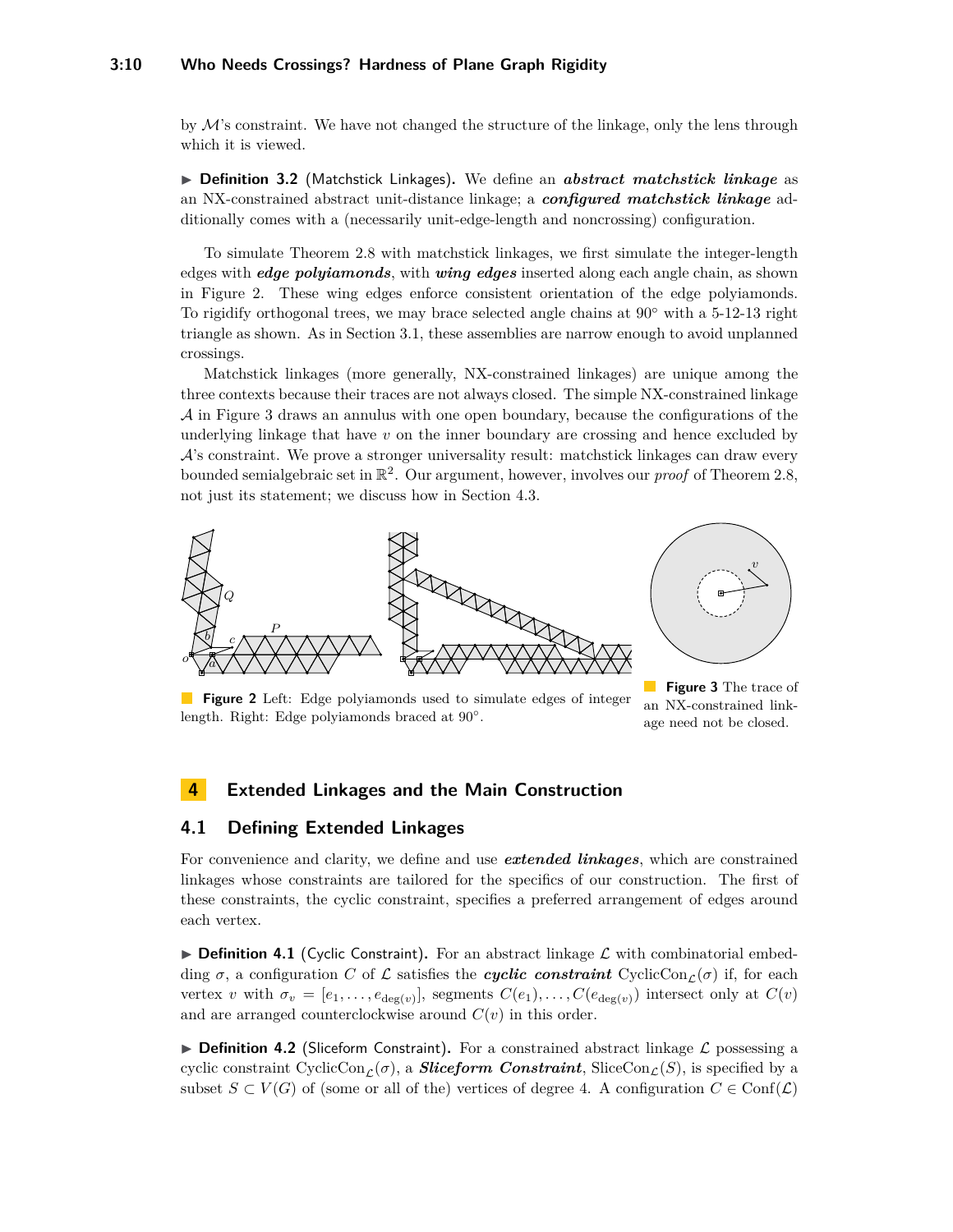(necessarily satisfying CyclicCon<sub> $\mathcal{L}(\sigma)$ ) satisfies the sliceform constraint SliceCon<sub> $\mathcal{L}(S)$ </sub> if, for</sub> each *sliceform vertex*  $v \in S$ , segments  $C(e_1)$  and  $C(e_3)$  are collinear and  $C(e_2)$  and  $C(e_4)$ are collinear, where  $\sigma_v = [e_1, e_2, e_3, e_4]$ .

Sliceforms allow a limited form of "nonplanar" interaction while still being simulatable without crossings (c.f. Figure [5h\)](#page-12-1), so they are our primary tool in circumventing the difficulties of planarity.

**Definition 4.3** (Angle Constraint). If linkage  $\mathcal{L}$  has a cyclic constraint CyclicCon<sub>c</sub>( $\sigma$ ), an *angle constraint*, AngleCon<sub>C</sub>( $A, \Delta$ ), is specified by an assignment of an angle  $0 \leq A(\Lambda) \leq$ 2π and an angle tolerance  $\Delta(Λ) \geq 0$  to each angle chain Λ of  $\mathcal L$ , with the condition that A assigns a total of  $2\pi$  to the angle chains around each vertex.

A configuration  $C \in \text{Conf}(\mathcal{L})$  (necessarily satisfying CyclicCon<sub> $\mathcal{L}(\sigma)$ ) satisfies the angle</sub> constraint AngleCon<sub>C</sub>(*A*,  $\Delta$ ) if, for each angle chain  $\Lambda$ , angle ∠*C*( $\Lambda$ ) lies in the closed interval

 $[A(\Lambda) - \Delta(\Lambda), A(\Lambda) + \Delta(\Lambda)].$ 

In particular, any angle chain with  $\Delta(\Lambda) = 0$  is rigid: its angle in *C* must be exactly  $A(\Lambda)$ .

**Definition 4.4** (Extended Linkage). An  $(\varepsilon, \delta)$ -extended linkage where  $0 < \delta < \varepsilon < \pi/4$ is defined as a constrained linkage  $\mathcal L$  whose constraints  $K$  have the form

 $K = \{CyclicCon_{\mathcal{L}}(\sigma), \text{SliceCon}_{\mathcal{L}}(S), \text{AngleCon}_{\mathcal{L}}(A, \Delta)\}\$ 

where at each angle chain  $\Lambda$  of  $\mathcal{L}, A(\Lambda) \in \{90^\circ, 180^\circ, 270^\circ, 360^\circ\}$  and  $\Delta(\Lambda) \in \{0, \delta, \varepsilon\}$ . We will call  $\mathcal L$  simply an *extended linkage* when  $\varepsilon$  and  $\delta$  are clear from context.

## <span id="page-10-0"></span>**4.2 Detailed Overview of Strategy**

Suppose we are given a finite set F of polynomials in  $\mathbb{R}[x_1, y_1, \ldots, x_m, y_m]$ . In this section, we discuss how to construct an extended linkage that draws a bounded portion of the common zero set  $Z(F)$ , i.e., something between  $Z(F) \cap [-1,1]^{2m}$  and  $Z(F)$ , up to a translation. Our construction uses a transformation to polar coordinates similar to the one used in Kempe's original argument [\[9\]](#page-14-10) and the corrected construction of Abbott et al. [\[1\]](#page-13-0): in place of rectangular coordinates  $(x_j, y_j)$ , we use angles  $(\alpha_j, \beta_j)$  related by  $(x_j, y_j) = 2r \cdot \text{Rect}(\alpha_j, \beta_j)$ , where

$$
Rect(\alpha, \beta) := (\cos \alpha, \sin \alpha) + (-\sin \beta, \cos \beta) - (1, 1),\tag{1}
$$

where radius 2r is carefully chosen. Note that  $\text{Rect}(0,0) = (0,0)$ . We may write this equivalently as

$$
x_j = r\left(e^{i\alpha_j} + e^{-i\alpha_j} + ie^{i\beta_j} - ie^{-i\beta_j} - 2\right) \quad y_j = r\left(-ie^{i\alpha_j} + ie^{-i\alpha_j} + e^{i\beta_j} + e^{-i\beta_j} - 2\right). \tag{2}
$$

By making this latter substitution into each polynomial  $f \in F$ , we arrive at a representation of the form

$$
f(\overrightarrow{xy}(\overrightarrow{\alpha\beta})) = f(0) + \sum_{u=0}^{3} \sum_{I \in \text{Coeffs}(2m,d)} i^u \cdot d_{u,I} \cdot \left(e^{i \cdot (I \cdot \overrightarrow{\alpha\beta})} - 1\right),\tag{3}
$$

where  $\overrightarrow{\alpha\beta} := (\alpha_1, \beta_1, \dots, \alpha_m, \beta_m)$ , each  $d_{u,I}$  is a nonnegative real number, and

Coeffs
$$
(2m, d) := \{(a_1, \ldots, a_{2m}) \in \mathbb{Z}^{2m} \mid |a_1| + \cdots + |a_{2m}| \leq d\}.
$$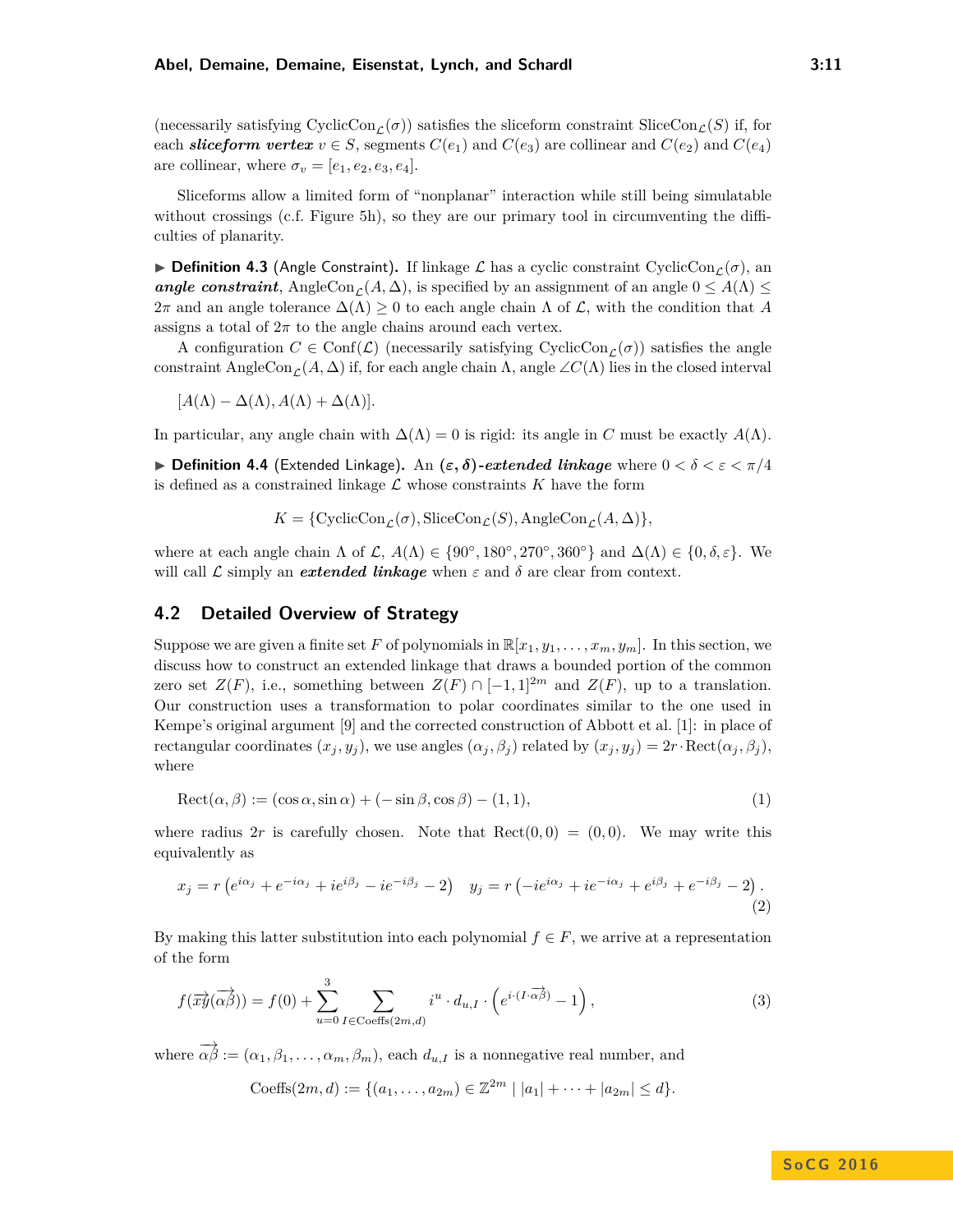<span id="page-11-0"></span>

**Figure 4** Left: The Parallel Gadget allows *e* to move freely in a neighborhood of its initial position while forcing *ef* to remain parallel to *ab*. Right: a schematic representation of the same gadget.

Even though  $f(\overrightarrow{xy}(\overrightarrow{\alpha\beta}))$  is real, this complex representation proves more useful for computations below.

We use this polar representation as a template to compute each polynomial *f* in the linkage. Indeed, much like in the strategies referenced above, we provide gadgets for the following tasks.

- The Start Gadget (Figure [5d\)](#page-12-1) converts from rectangular position  $(x_j, y_j)$  to polar angles  $(\alpha_j, \beta_j).$
- The Angle Average Gadget (Figure [5c\)](#page-12-1) allows adding and subtracting angles to construct all of the  $I \cdot \overrightarrow{\alpha \beta}$  values.
- The Vector Creation Gadget (Figure [5e\)](#page-12-1) and Vector Rotation Gadget (Figure [5f\)](#page-12-1) compute the vectors  $i^u \cdot d_{u,I} \cdot e^{i(I \cdot \overrightarrow{\alpha \beta})}$ .
- The Vector Average Gadget (Figure [6\)](#page-13-1) allows adding vectors to compute the values  $f(\overrightarrow{xy}(\overrightarrow{\alpha\beta})) - f(0)$  for each  $f \in F$ .
- The End Gadget (Figure [5g\)](#page-12-1) constrains these values to equal  $-f(0)$ .  $\blacksquare$

We employ several new ideas to ensure the resulting extended linkage  $\mathcal{E}(F)$  is noncrossing. First, we construct a rigid grid of large square cells (with side-length 10*R*). Each gadget is isolated in one or a constant number of these cells, and information is passed between gadgets/cells only using sliceform vertices along grid edges. In this way, these modular gadgets may be analyzed individually, as there is no possibility for distinct gadgets to intersect each other. We therefore rely on the Copy Gadget (Figure [5a\)](#page-12-1) to copy angles and propagate them along paths of cells to distant gadgets in the grid. The Crossover Gadget (Figure [5b\)](#page-12-1) allows these paths to cross, so we are not restricted to planar communication between gadgets. These gadgets make frequent use of the Parallel Gadget in Figure [4,](#page-11-0) which (with pins removed) keeps segments parallel without otherwise restricting motion. Figure [7](#page-13-1) shows an example of the gadgets working together.

The linkage  $\mathcal{E}(F)$  is an  $(\varepsilon, \delta)$ -extended linkage, where  $\varepsilon$  and  $\delta$  (the angle tolerances in AngleCon<sub>c</sub>( $A, \Delta$ )) are used in the following manner. The parameter  $\varepsilon$  constrains bar movement enough to protect against crossings and to ensure uniqueness. By contrast, *δ* serves (morally) as a lower bound: in each gadget we construct, we ensure that every angle chain with tolerance  $\delta$  can in fact realize any offset in the entire interval  $[-\delta, \delta]$ —this is how we ensure we can draw a large enough portion of  $Z(F)$ .

Finally, we simulate linkage  $\mathcal{E}(F)$  with a partially rigidified linkage  $\mathcal{L}(F)$ , in two steps. First, by replacing a vicinity of each sliceform vertex in  $\mathcal{E}(F)$  with the Sliceform Gadget (Figure [5h\)](#page-12-1), we construct an extended linkage  $\mathcal{E}'(F)$  that perfectly simulates  $\mathcal{E}(F)$  but has no sliceforms. Then, we replace each edge of  $\mathcal{E}'(F)$  with a rigidified orthogonal tree, connected to neighboring edges with the Angle Restrictor Gadget (Figure [8\)](#page-13-2), which exactly enforces the cyclic constraint and the angle constraints.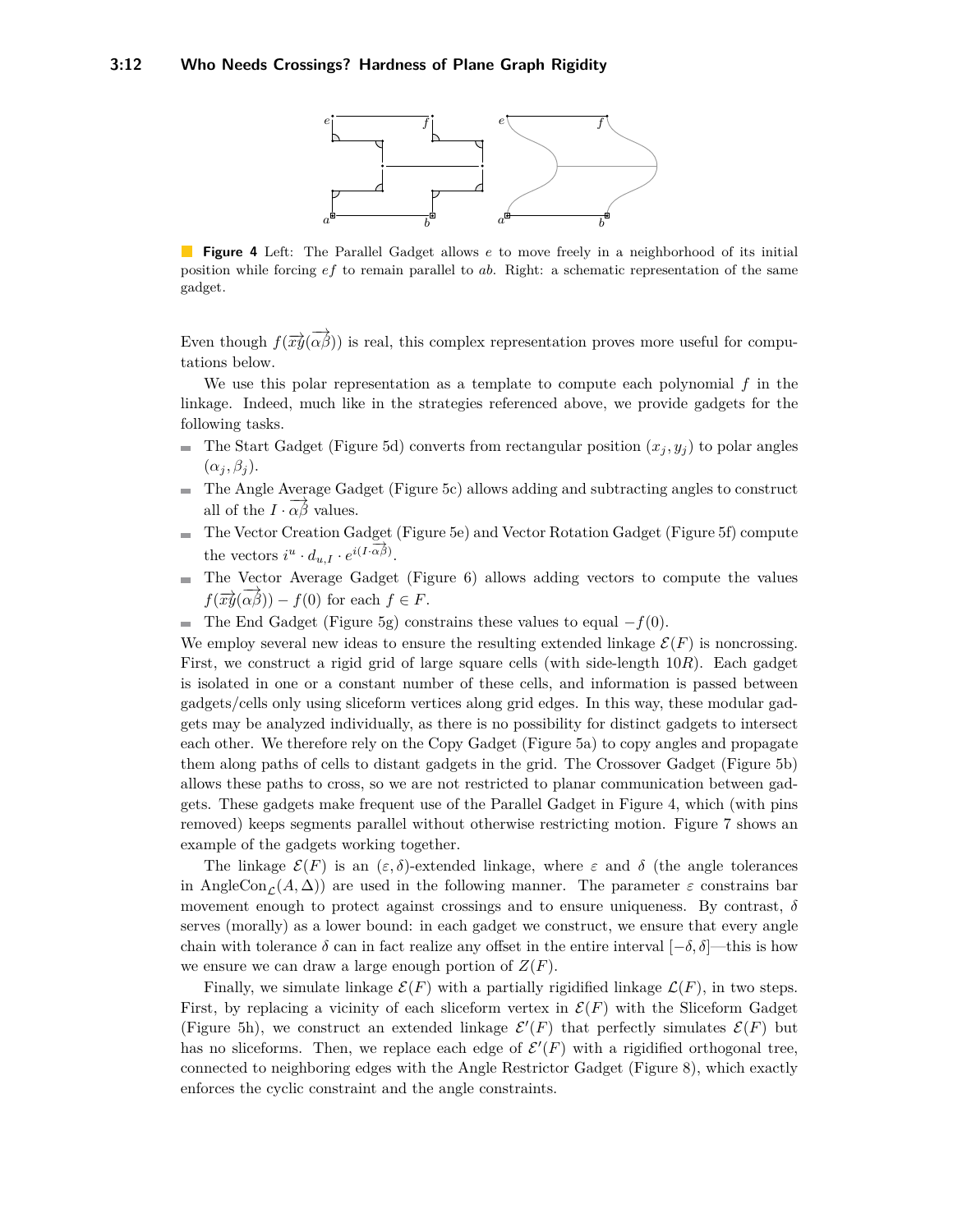<span id="page-12-1"></span><span id="page-12-0"></span>

**(g)** The End Gadget forces  $g = 0$ , i.e.,  $\theta_1 = \theta_4 = \frac{\pi}{2}$ .

**(h)** The Sliceform gadget keeps  $w_1, v, w_3$  and  $w_2, v, w_4$ collinear.

**(i)** The Crossing End Gadget creates a crossing at  $g = h$ when  $\theta_1 = \theta_4 = \frac{\pi}{2}$ .

**Figure 5** Gadgets used in the Main Construction. Angle chains Λ marked with a solid gray sector have  $\Delta(\Lambda) = 0$ ; angle chains at midpoints of cell edges have  $\Delta(\Lambda) = \delta$ ; and the rest have  $\Delta(\Lambda) = \varepsilon$  unless otherwise specified. Vertices surrounded by squares are pinned, and those marked with an "x" are sliceform vertices. The pins shown here at the vertices  $a_i$  are for clarification only; in the overall construction, these nodes are forbidden from moving by other means, so these explicit pins are unnecessary.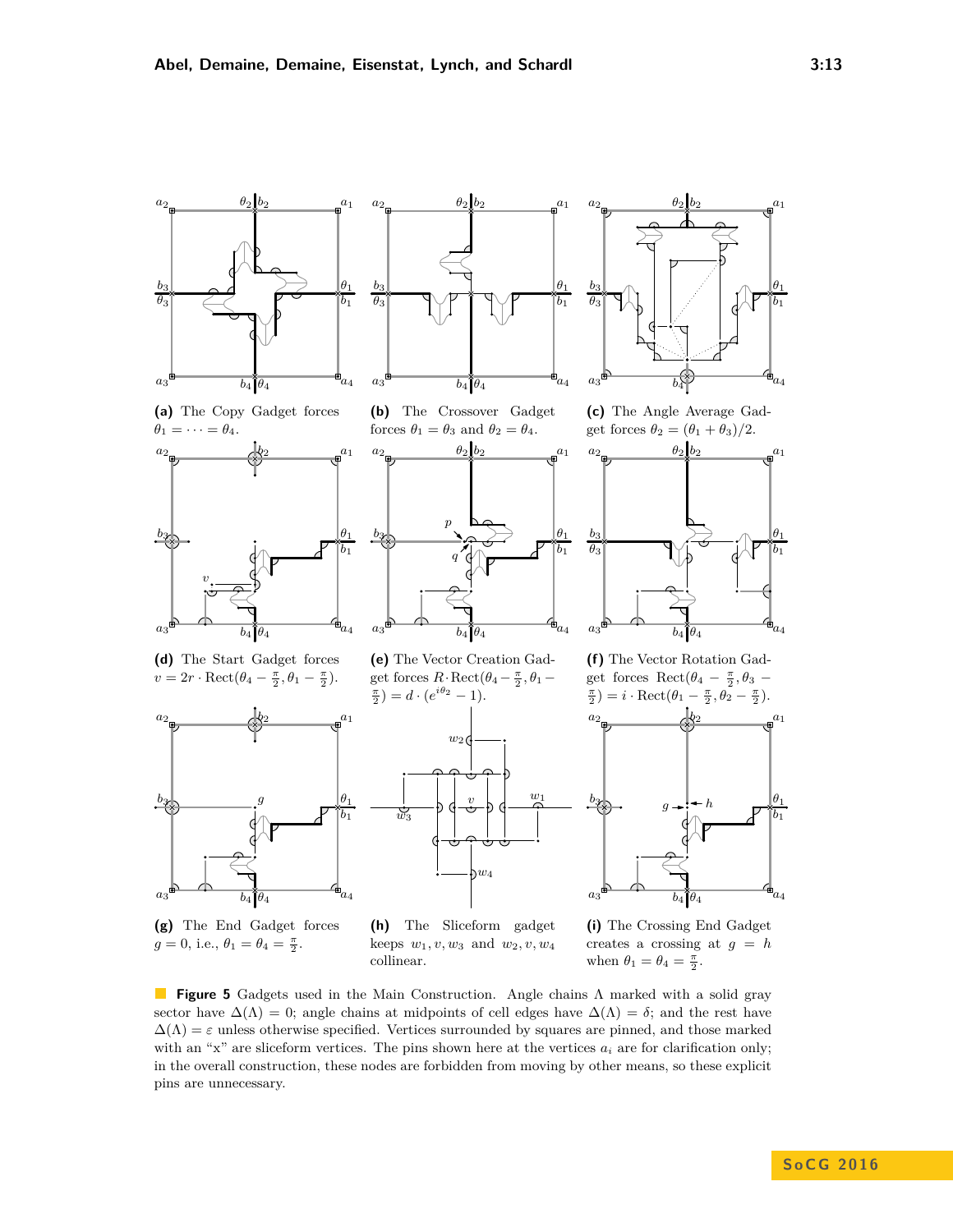<span id="page-13-1"></span>

**Figure 6** The Vector Average Gadget forces  $v_2 = (v_1 +$  $v_3$ )/2, i.e., Rect( $\alpha_2 - \frac{\pi}{2}, \beta_2 - \frac{\pi}{2}$ ) = (Rect( $\alpha_1 - \frac{\pi}{2}, \beta_1 - \frac{\pi}{2}$ ) +  $\text{Rect}(\alpha_3 - \frac{\pi}{2}, \beta_3 - \frac{\pi}{2}))$ /2.



**Figure 7** Computing the sum  $\gamma =$  $\beta_1 + \alpha_2$ . Cells with "S" are start gadgets; those with "x" are crossover gadgets; and those with  $\alpha_j$ ,  $\beta_j$ , or  $\gamma$  are copy gadgets.

<span id="page-13-2"></span>

**Figure 8** Angle Restrictor Gadget, L<sup>∠</sup>restrict, shown in full (left) and closeup (right).

# **4.3 Modifications for Strong Matchstick Universality**

We may subtly modify the above proof of Theorem [2.8](#page-0-0) to prove that the nontrivial subsets of  $\mathbb{R}^2$  drawn by matchstick linkages are *exactly* the bounded semialgebraic sets. We use one extra cell gadget when constructing extended linkage  $\mathcal{E}(F)$ , the Crossing End Gadget (Figure [5i\)](#page-12-1), which is used to create a crossing precisely when  $g(\vec{x} \vec{y}) = 0$  for a given polynomial q. When linkage  $\mathcal{E}(F)$  is simulated by a matchstick linkage  $\mathcal{M}(F)$  as described in Section [3.3,](#page-8-1) all of  $\mathcal{E}(F)$ 's noncrossing configurations transfer to  $\mathcal{M}(F)$ , i.e., thickening does not introduce unintended crossings. This allows us to draw semialgebraic sets of the form

$$
\{\overrightarrow{x} \in \mathbb{R}^k \in \mathbb{R}^2 \mid f_1(\overrightarrow{x}) = \cdots = f_s(\overrightarrow{x}) = 0, g_1(\overrightarrow{x}) \neq 0, \ldots, g_r(\overrightarrow{x}) \neq 0\},\
$$

as well as coordinate projections thereof. This is sufficient to draw any bounded semialgebraic set in the plane.

#### **References**

<span id="page-13-0"></span>**1** Timothy Good Abbott. Generalizations of Kempe's Universality Theorem. Master's thesis, Massachusetts Institute of Technology, June 2008. Joint work with Reid W. Barton and Erik D. Demaine. URL: <http://web.mit.edu/tabbott/www/papers/mthesis.pdf>.